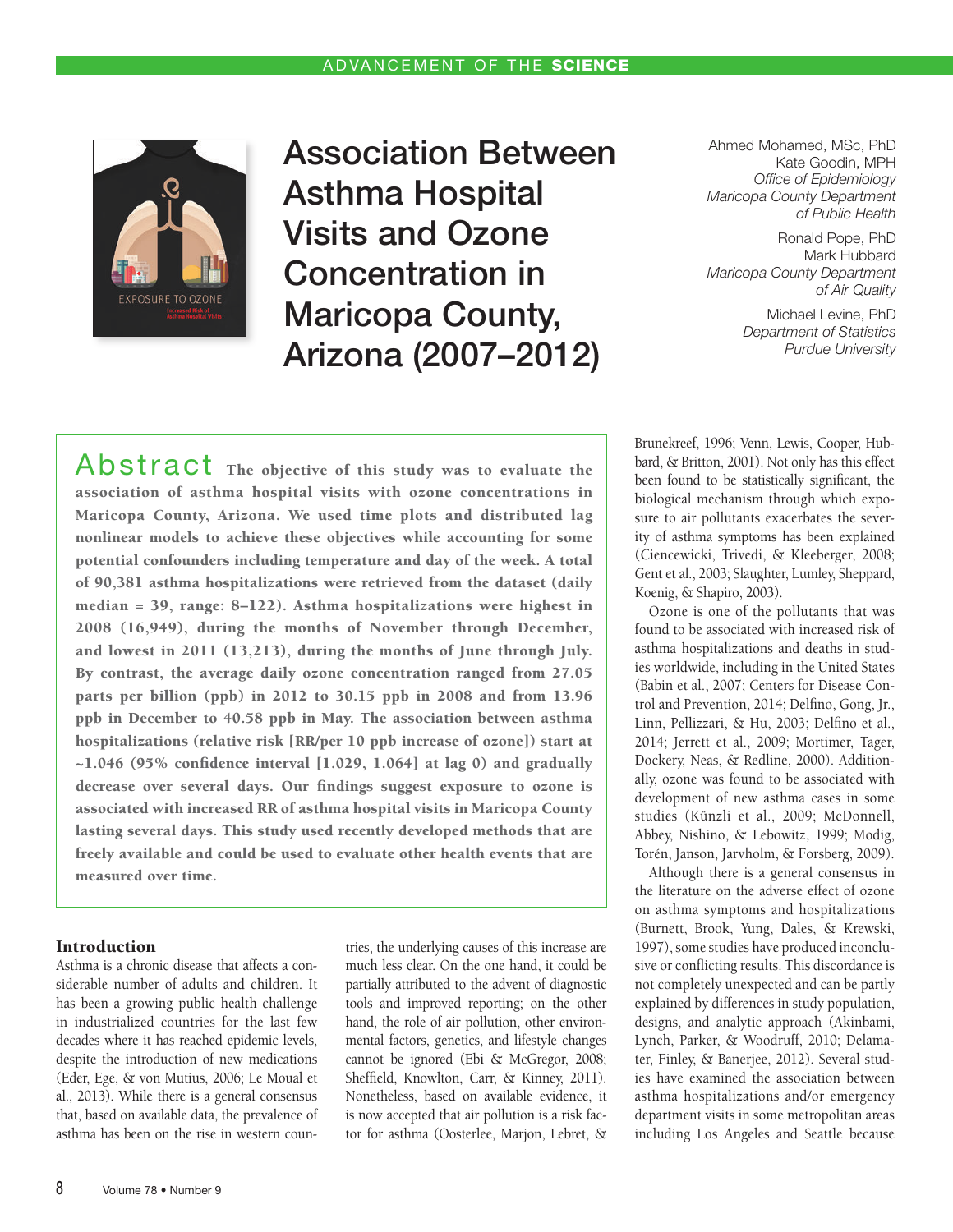

# FIGURE 2

Geographic Distribution of Asthma Patients Visiting Hospitals in Maricopa County (2007–2012)



of the known link between air pollution in highly populated areas and asthma hospital visits and admissions (Akinbami et al., 2010; Delamater et al., 2012).

Maricopa County has grown considerably in the recent decades from less than a million inhabitants to one of the most populous counties in the nation with close to four million residents (U.S. Census Bureau, 2013). This rapid growth probably was accompanied by a comparable increase in traffic volume producing high levels of volatile organic compounds, which are one of the main precursors of ozone (Ebi & McGregor, 2008; Hodnebrog et al., 2012). Consequently, epidemiological studies have found a higher risk of asthma hospitalizations and admissions among those living in close proximity to highways and streets with high traffic volume (Oosterlee, Drijver, Lebret, & Brunekreef, 1996; van Vliet et al., 1997). Given this reality and the fact that the Phoenix metropolitan area is among the most polluted cities in the nation (American Lung Association, 2013), it is important to examine the potential effect of ozone level on hospital visits and admissions among Maricopa County residents.

Therefore, the objective of this study was to evaluate the association between ozone concentration and asthma hospitalization from inpatient hospitalizations and emergency department visits in Maricopa County for the period from January 2007 through December 2012.

# Materials and Methods

## Data Sources

Inpatient and emergency department visits occurring in Maricopa County with an asthma diagnosis code (49300, 49301, 49302, 49310, 49311, 49320, 49321, 49322, 49381, 49382, 49390, 49391, and 49392) from January 1, 2007, through December 31, 2012, were extracted from the hospital discharge database accessible to the Maricopa County Department of Public Health. Extracted data include the date of visit (the day of the visit but not the time was available) and the patient's address, which was used to geocode the records. The Maricopa County Air Quality Department provided hourly ozone and temperature measurement from 16 monitoring stations distributed throughout Maricopa County urban and suburban areas (Figure 1).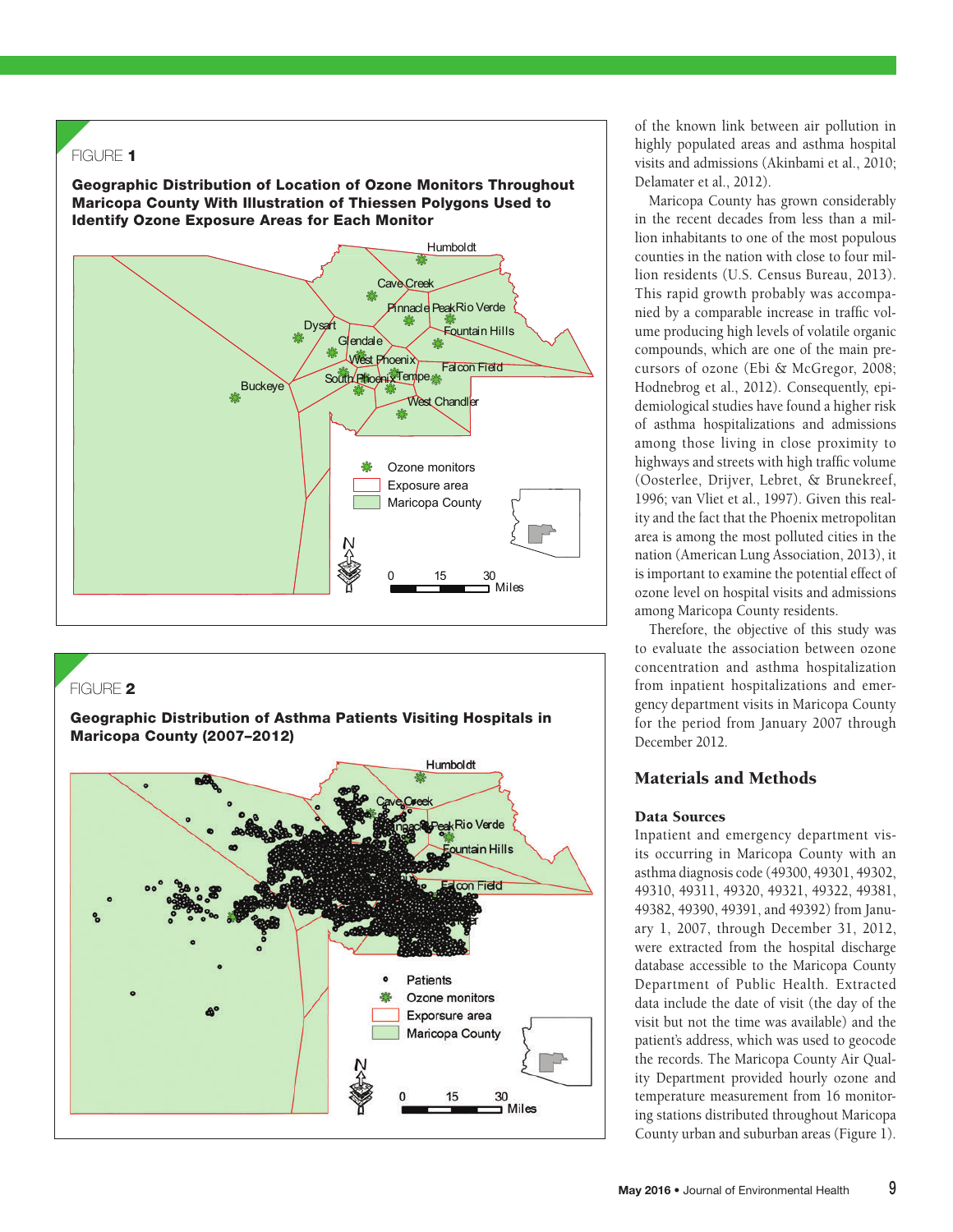

#### Data Management

Thiessen polygons were drawn around each air quality monitoring station to determine the most plausible source of exposure for each individual patient. Thiessen polygons are generated to ensure that any point (an asthma patient) inside the polygon is closer to the polygon center (ozone monitor) than any other polygon center (ozone monitor) in the area. This approach was used to ensure that all patients were assigned an ozone reading from the closest monitor.

Mean daily ozone and temperature measurements were calculated from hourly measurements in preparation to merge them with patient data. Daily measurements were chosen to match the time scale of hospitalization records, which were available only in daily format. Patient data were then divided by location into subsets corresponding to each Thiessen polygon, as previously discussed. Each patient subset was merged with daily ozone and temperature data from the corresponding monitoring station by date, and all subsets were appended together to form the full dataset containing the patient's admission date along with ozone and temperature

measurements. Lastly, the total patient daily counts indexed by visit date (days) and the overall daily mean of ozone and temperature measurement were calculated, along with the day of the week, to prepare the dataset for time-series analysis. Hospitalization records and ozone/temperature readings in two exposure areas (Cave Creek and Rio Verde) had very small numbers of asthma visits during the study period and therefore were exclude from the analysis (Figure 2).

#### Statistical Analysis

We used time plots and the distributed lag linear and nonlinear model (Bhaskaran, Gasparrini, Hajat, Smeeth, & Armstrong, 2013; Gasparrini, 2011) to evaluate the association between asthma hospital visits and ozone levels while accounting for trend, season, temperature, and day of the week. Time plots were used to illustrate the overall pattern over time. The association between the daily number of asthma hospital visits and ozone concentration was evaluated using a Poisson model, taking into account the effect of seasonality, long-term trend, temperature, and day of the week. Also, a lag component was added to the model to evaluate how long the effect of ozone exposure on the number of asthma hospitalizations lasts. Distribution of the model residuals over time was checked for sign of anomalies or indications for deviation from the model assumptions.

## **Results**

A total of 90,381 asthma hospitalizations were retrieved from the dataset (daily median = 39, range: 8–122). Asthma hospitalizations were highest in 2008 (16,949), from November through December, and lowest in 2011 (13,213) and from June through July (Figure 3). By contrast, the average daily ozone concentration ranged from 27.05 parts per billion (ppb) in 2012 to 30.15 ppb in 2008 and from 13.96 ppb in December to 40.58 ppb in May (Figure 3). Additionally, the median number of daily asthma hospitalized visits during weekdays [median = 39; range (16–115)] did not vary considerably from the number of visits during weekends [median = 40; range (14–122)]. Similarly, mean daily ozone concentration ranged from 29.34 ppb on weekdays to 30.09 ppb in weekends (Table 1).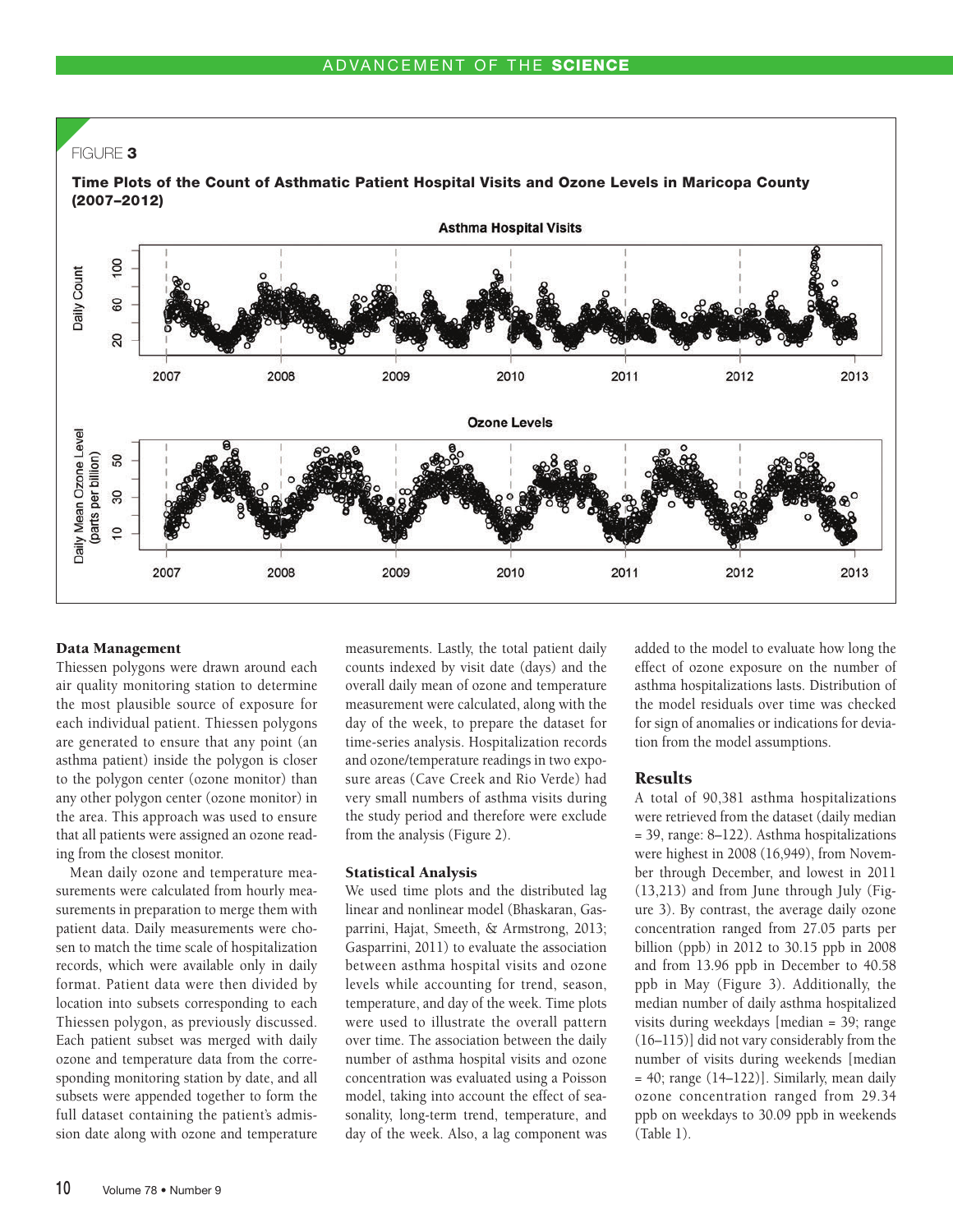# TABLE  $1$

## Descriptive Statistics

| <b>Variable</b>                         | # of Observations | <b>Mean</b> | <b>Median</b> | <b>SD</b> | <b>Minimum</b> | <b>Maximum</b> |
|-----------------------------------------|-------------------|-------------|---------------|-----------|----------------|----------------|
| Asthma hospitalizations count (per day) | 2192              | 41.23       | 39            | 15.37     | 8              | 122            |
| Mean daily temperature (°F)             | 2192              | 74.05       | 73.7          | 15.9      | 35.11          | 102.62         |
| Mean daily ozone (ppb <sup>a</sup> )    | 2192              | 28.67       | 29.53         | 11.39     | 3.37           | 59.09          |
| Year                                    |                   |             |               |           | 2007           | 2012           |
| saab waxbo nor billian                  |                   |             |               |           |                |                |

a ppb = parts per billion.

# TABLE 2

## Ozone Coefficients and Relative Risk (RR) for Asthma Hospital Visit Counts Obtained From Poisson Model

| <b>Model</b>         | <b>Coefficient</b> | SE    | z-Score  | <i>p</i> -Value | <b>RR</b> | $95\%$ $Cl^a$ |
|----------------------|--------------------|-------|----------|-----------------|-----------|---------------|
| Model $1b$           | $-0.051$           | 0.007 | $-7.404$ | < 0.001         | 0.95      | 0.937, 0.963  |
| Model 2 <sup>c</sup> | 1.046              | 0.009 | 5.107    | < .0001         | 1.047     | 1.029.1.065   |
| Model 3 <sup>d</sup> | 1.045              | 0.008 | 5.386    | < .0001         | 1.047     | 1.029, 1.064  |

a *CI* = confidence interval.

b Not adjusted.

c Adjusted for trend and seasonality.

<sup>d</sup>Adjusted for trend, seasonality, temperature, and day of the week.



The final model was Poisson regression with daily asthma hospitalization count as the dependent variable and ozone as the independent variable adjusted for temperature and day of the week (Table 2). There was a significant association between the daily count of asthma hospitalizations and ozone concentration with a relative risk (RR) of 1.046; 95% confidence interval [1.029, 1.064] or equivalently 4.6% for every 10 ppb increase in ozone level. The ozone effect seemed to decrease gradually after the first day of exposure and level off by lag day 5 (Figure 4).

## Discussion and Conclusions

Our findings suggest that ozone level is positively associated with asthma hospital visits and that this effect lasts for several days after the exposure. Our results are in agreement with other studies that reported comparable, but slightly varying, effect size or RR estimates (Barnett et al., 2005; Cakmak, Dales, & Coates, 2012; Fauroux, Sampil, Quenel, & Lemoullec, 2000; Holmen et al., 1997). These variations are not surprising and probably could be due to the differences in study population and statistical modeling methods (Akinbami et al., 2010; Delamater et al., 2012; Mar & Koenig, 2009). For instance, a study conducted in Seattle reported an approximate 10% increase in asthma emergency department visits per 10 ppb increase in ozone, which may seem substantially higher from the estimate (RR = 4.6%) reported here in Maricopa County. A closer look, however, reveals that the Seattle study used data only from May through October, months characterized by high ozone levels, which may explain the higher RR estimates.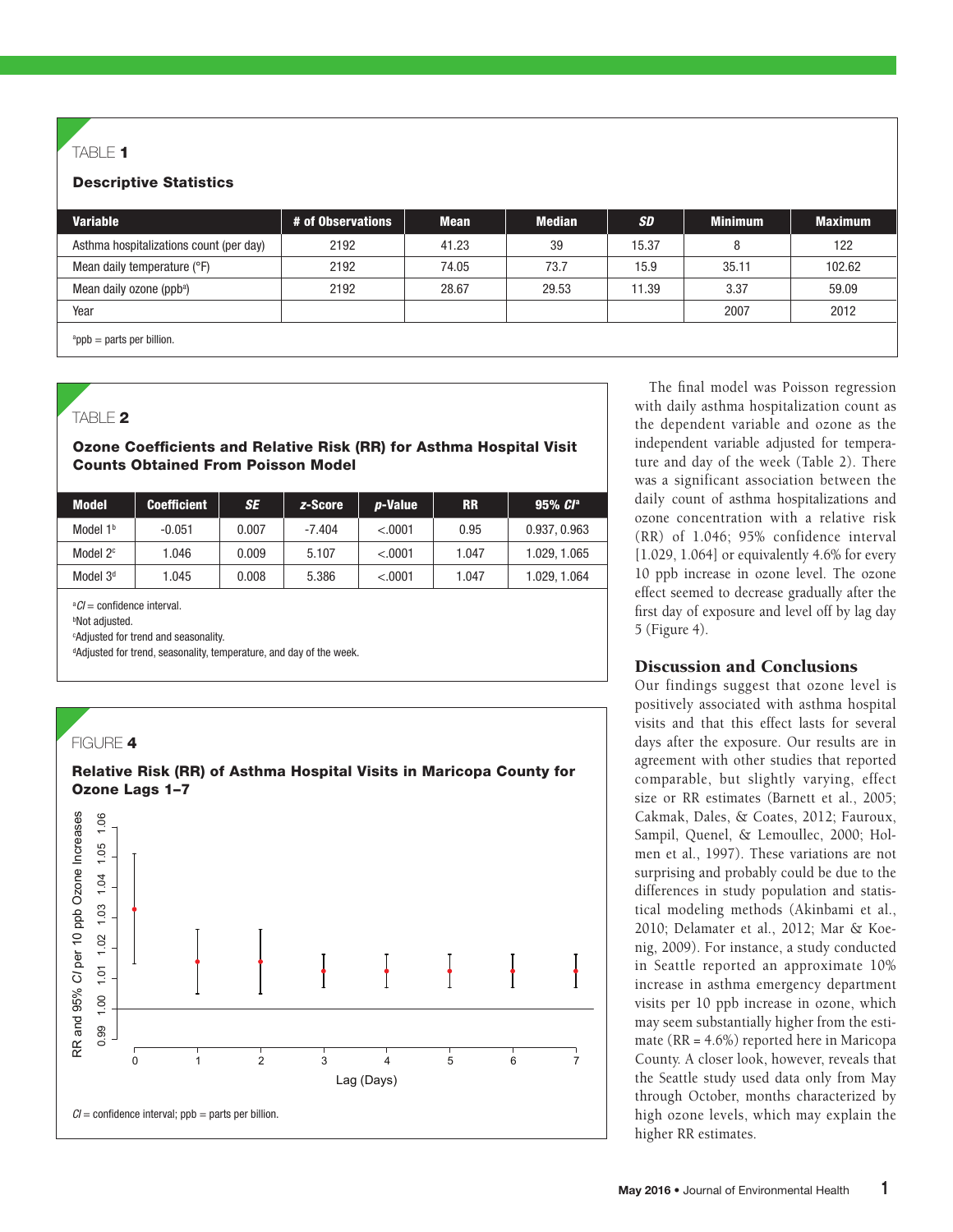Maricopa County has been growing noticeably over the past decades and its ozone concentrations often exceed the national ambient air quality standards (NAAQS). Accordingly, it is important from a public health standpoint to estimate the effect of ozone concentrations on asthma hospital visits. This is the first study, to our knowledge, to evaluate this effect in Maricopa County.

Two of the main challenges in environmental and time-series analysis pertain to the method of exposure assessment and the time scale of the analysis. To increase the validity of the exposure variable and account for geographic variation, we chose to assign individuals to the closest air monitoring station rather than use a countywide average over all stations. We were particularly interested in the lag time from exposure to hospitalization, so we wanted to use a finer time scale than monthly or weekly. Additionally, the hospitalization information did not have time of admission, which prevented us from examining a time scale smaller than daily.

The range of daily average ozone measurements reported in this study was within the acceptable standards set by the U.S. Environmental Protection Agency (U.S. EPA). Data presented here, however, are based on a daily average, which is an aggregation of the hourly

recordings. This means that an individual station could have exceeded the U.S. EPA limit at a given hour of the day and that would not be discernable from the data presented here. In fact, there were 12 high ozone days (8-hour maximum ozone >75 ppb) in the Phoenix metropolitan area in 2012 alone.

Similarly, the daily number of asthma hospital visits probably varied by admission type, age groups, and other demographic characteristics not considered here. It has been reported, however, that for asthma and respiratory disease, children are more sensitive to ozone concentrations compared with adults (Delfino et al., 2014; Künzli et al., 2009; Oosterlee et al., 1996) and were probably affected disproportionately (Mar & Koenig, 2009). Day of the week did not have any considerable effect on the asthma RR, indicating that ozone's persistence in the ambient environment does not—in general—vary by different day of the week over our study area. This is supported by known temporal dynamics of ozone, which tends to follow a diurnal pattern within urban areas, even on weekends, and a more constant pattern in suburban and rural areas (Gregg, Jones, & Daws, 2003; Seinfeld & Pandis, 2006).

Currently, the NAAQS list ozone concentrations higher than 75 ppb in an 8-hour average

as unhealthy for sensitive groups. According to some advocate groups, however, the current standards need to be reviewed and updated (American Lung Association, 2013); this review is currently in progress by the U.S. EPA in accordance with requirements in the 1990 Amendment to the Clean Air Act (U.S. EPA, 1990).

Future areas for research include examining the number of high ozone days as well as the magnitude of ozone levels and their impact on asthma hospital visits among the local population. As with other hospital discharge data, it should be acknowledged that some asthmatic patients might not seek treatment at hospitals depending on the severity of their conditions and the influence of socioeconomic factors on healthcare access. Consequently, the actual number of people with asthma as well as the magnitude of symptoms experienced in Maricopa County is probably higher than reported here.

*Corresponding Author:* Ahmed Mohamed, Public Health Scientist, Office of Epidemiology, Maricopa County Department of Public Health, 4041 North Central Avenue, Phoenix, AZ 85012.

E-mail: [AhmedMohamed@mail.maricopa.gov.](mailto:AhmedMohamed@mail.maricopa.gov)

## **References**

- Akinbami, L.J., Lynch, C.D., Parker, J.D., & Woodruff, T.J. (2010). The association between childhood asthma prevalence and monitored air pollutants in metropolitan areas, United States, 2001– 2004. *Environmental Research, 110*(3), 294–301.
- American Lung Association. (2013). *State of the air.* Washington, DC: [Author. Retrieved from http://www.stateoftheair.org/2013/states/](http://www.stateoftheair.org/2013/states/)
- Babin, S.M., Burkom, H.S., Holtry, R.S., Tabernero, N.R., Stokes, L.D., Davies-Cole, J.O., DeHaan, K., & Lee, D.H. (2007). Pediatric patient asthma-related emergency department visits and admissions in Washington, DC, from 2001–2004, and associations with air quality, socio-economic status and age group. *Environmental Health, 6*, 9.
- Barnett, A.G., Williams, G.M., Schwartz, J., Neller, A.H., Best, T.L., Petroeschevsky, A.L., & Simpson, R.W. (2005). Air pollution and child respiratory health: A case-crossover study in Australia and New Zealand. *American Journal of Respiratory and Critical Care Medicine, 171*(11), 1272–1278.
- Bhaskaran, K., Gasparrini, A., Hajat, S., Smeeth, L., & Armstrong, B. (2013). Time series regression studies in environmental epidemiology. *International Journal of Epidemiology, 42*(4), 1187–1195.
- Burnett, R.T., Brook, J.R., Yung, W.T., Dales, R.E., & Krewski, D. (1997). Association between ozone and hospitalization for respiratory diseases in 16 Canadian cities. *Environmental Research, 72*(1), 24–31.
- Cakmak, S., Dales, R.E., & Coates, F. (2012). Does air pollution increase the effect of aeroallergens on hospitalization for asthma? *Journal of Allergy and Clinical Immunology, 129*(1), 228–231.
- Centers for Disease Control and Prevention. (2014). *Asthma,respiratory allergies, and airway diseases.* Retrieved from http://www.cdc.gov/ [climateandhealth/effects/air\\_pollution.htm](http://www.cdc.gov/climateandhealth/effects/air_pollution.htm)
- Ciencewicki, J., Trivedi, S., & Kleeberger, S.R. (2008). Oxidants and the pathogenesis of lung diseases. *Journal of Allergy and Clinical Immunology, 122*(3), 456–468.
- Delamater, P.L., Finley, A.O., & Banerjee, S. (2012). An analysis of asthma hospitalizations, air pollution, and weather conditions in